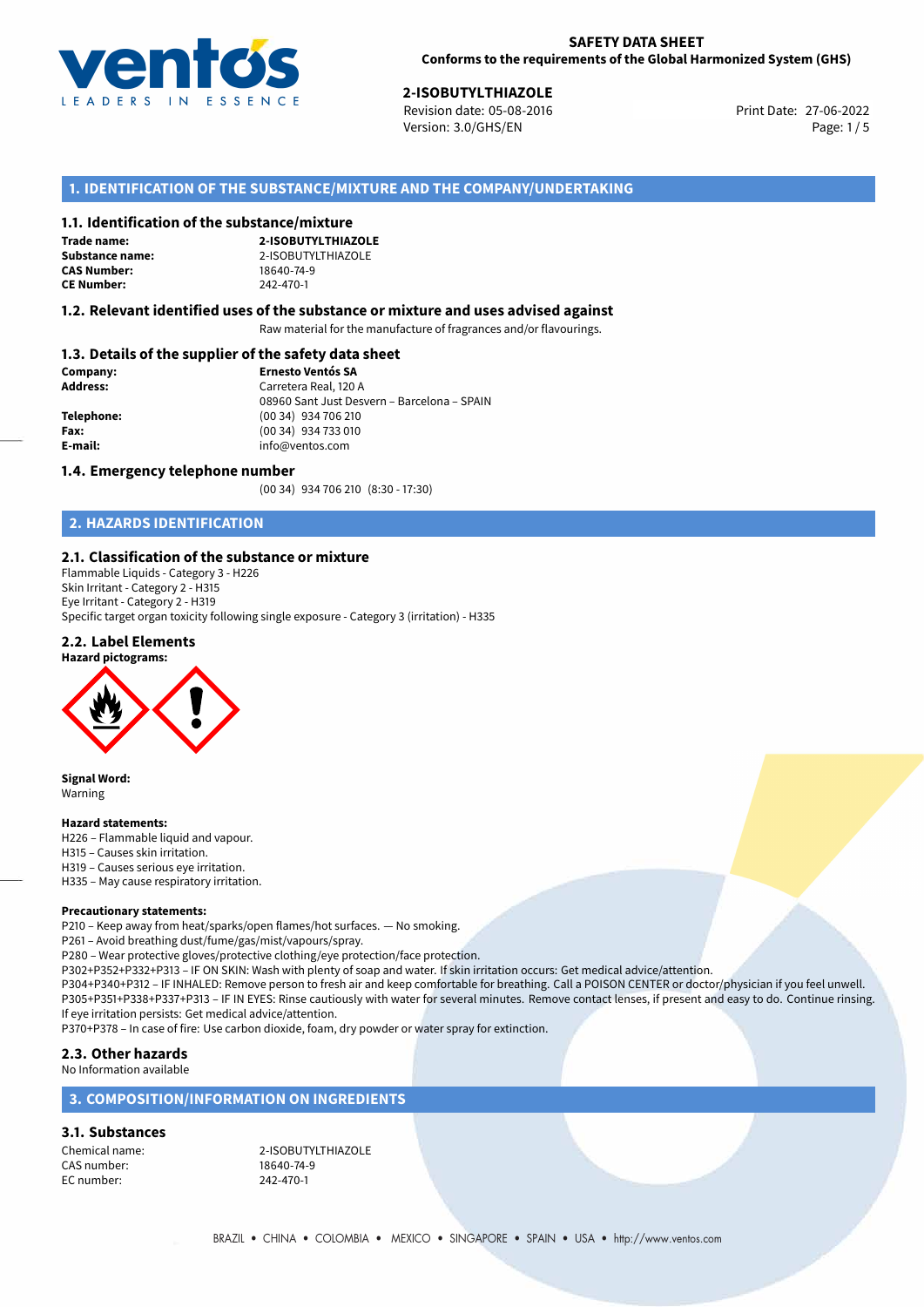

27-06-2022 **2-ISOBUTYLTHIAZOLE** Revision date: 05-08-2016 Print Date: Version: 3.0/GHS/EN Page: 2 / 5

## **Hazardous constituents:**

| <b>Chemical Name</b> | % (w/w)   | CAS No<br><b>EC No</b>  | <b>Classification according to GHS</b>                                                                                                                                                                        |
|----------------------|-----------|-------------------------|---------------------------------------------------------------------------------------------------------------------------------------------------------------------------------------------------------------|
| 2-ISOBUTYLTHIAZOLE   | $\geq$ 50 | 18640-74-9<br>242-470-1 | Flammable Liquids - Category 3 - H226<br>Skin Irritant - Category 2 - H315<br>Eye Irritant - Category 2 - H319<br>  Specific target organ toxicity following single exposure - Category 3 (irritation) - H335 |

[See the full text of the hazard statements in section 16.](#page-4-0)

# **3.2. Mixtures**

Not applicable

# **4. FIRST-AID MEASURES**

## **4.1. Description of necessary first aid measures**

| Ingestion:    | Rinse mouth with water.<br>Obtain medical advice.                                                                                                    |
|---------------|------------------------------------------------------------------------------------------------------------------------------------------------------|
|               | Keep at rest. Do not induce vomiting.                                                                                                                |
| Eye contact:  | In case of contact with eyes, rinse immediately with plenty of water for at least 15 minutes and seek medical advice.                                |
| Inhalation:   | Remove person to fresh air and keep at rest.<br>Seek immediate medical advice.                                                                       |
| Skin contact: | Take off immediately all contaminated clothing.<br>Thoroughly wash affected skin with soap and water.<br>Seek medical attention if symptoms persist. |

# **4.2. Most important symptoms and effects, both acute and delayed**

No information available.

# **4.3. Indication of any immediate medical attention and special treatment needed**

No information available.

# **5. FIRE-FIGHTING MEASURES**

## **5.1. Extinguishing Media**

Water spray, carbon dioxide, dry chemical powder or appropriate foam. For safety reasons do not use full water jet.

## **5.2. Special hazards arising from the substance or mixture**

Known or Anticipated Hazardous Products of Combustion: Emits toxic fumes under fire conditions.

## **5.3. Advice for firefighters**

High temperatures can lead to high pressures inside closed containers. Avoid inhalation of vapors that are created. Use appropriate respiratory protection. Do not allow spillage of fire to be poured into drains or watercourses. Wear self-contained breathing apparatus and protective clothing.

# **6. ACCIDENTAL RELEASE MEASURES**

## **6.1. Personal precautions, protective equipment and emergency procedures**

Evacuate surronding areas. Ensure adequate ventilation. Keep unnecessary and unprotected personnel from entering. Do not breathe vapor/spray. Avoid contact with skin and eyes. Information regarding personal protective measures: see section 8.

## **6.2. Environmental precautions**

To avoid possible contamination of the environment, do not discharge into any drains, surface waters or groundwaters.

## **6.3. Methods and materials for containment and cleaning up**

Cover with an inert, inorganic, non-combustible absorbent material (e.g. dry-lime, sand, soda ash). Place in covered containers using non-sparking tools and transport outdoors. Avoid open flames or sources of ignition (e.g. pilot lights on gas hot water heater). Ventilate area and wash spill site after material pickup is complete.

## **6.4. Reference to other sections**

Information regarding exposure controls, personal protection and disposal considerations can be found in sections 8 and 13.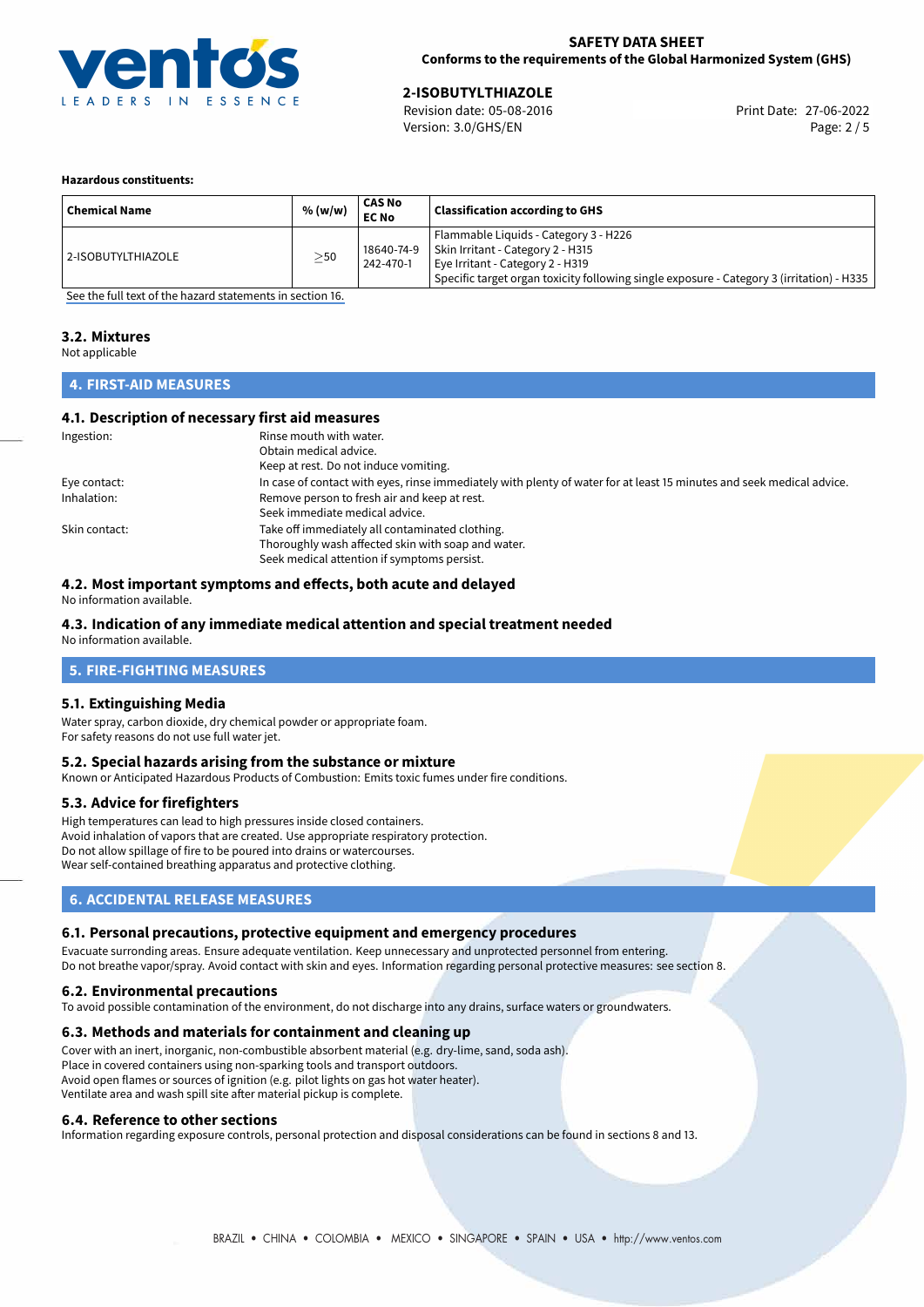

27-06-2022 **2-ISOBUTYLTHIAZOLE** Revision date: 05-08-2016 Print Date: Version: 3.0/GHS/EN Page: 3 / 5

# **7. HANDLING AND STORAGE**

## **7.1. Precautions for safe handling**

Do not store or handle this material near food or drinking water. Do not smoke. Avoid contact with the eyes, skin and clothing. Wear protective clothing and use glasses. Observe the rules of safety and hygiene at work. Keep in the original container or an alternative made from a compatible material.

# **7.2. Conditions for safe storage, including any incompatibilities**

Store in tightly closed and preferably full containers in a cool, dry and ventilated area, protected from light. Keep away from sources of ignition (e.g. hot surfaces, sparks, flame and static discharges). Keep away from incompatible materials (see section 10).

## **7.3. Specific end use(s)**

No information available.

**8. EXPOSURE CONTROLS AND PERSONAL PROTECTION**

# **8.1. Control parameters**

Components with occupational exposure limits: None known.

## **8.2. Exposure controls**

Measures should be taken to prevent materials from being splashed into the body. Provide adequate ventilation, according to the conditions of use. Use a mechanical exhaust if required.

## **8.3. Individual protection measures, such as personal protective equipment**

| Eye/Face protection:             | Chemical safety goggles are recommended. Wash contaminated goggles before reuse.                                                            |  |  |  |
|----------------------------------|---------------------------------------------------------------------------------------------------------------------------------------------|--|--|--|
| Hand Protection:                 | Chemical-resistant gloves are recommended. Wash contaminated gloves before reuse.                                                           |  |  |  |
| Body protection:                 | Personal protective equipment for the body should be selected based on the task being performed and the risks<br>involved.                  |  |  |  |
| Respiratory Protection:          | In case of insufficient ventilation, use suitable respiratory equipment.                                                                    |  |  |  |
| Environmental exposure controls: | Emissions from ventilation or process equipment should be checked to ensure they comply with environmental<br>protection legislation.       |  |  |  |
|                                  | In some cases, filters or engineering modifications to the process equipment will be necessary to reduce emissions to<br>acceptable levels. |  |  |  |
|                                  |                                                                                                                                             |  |  |  |

# **9. PHYSICAL AND CHEMICAL PROPERTIES**

## **9.1. Information on basic physical and chemical properties**

| Appearance:                            | Liquid                           |
|----------------------------------------|----------------------------------|
| Colour:                                | Conforms to standard             |
| Odour:                                 | Conforms to standard             |
| Odour theshold:                        | Not determined                   |
| pH:                                    | Not determined                   |
| Melting point/freezing point:          | Not determined                   |
| Boling point/boiling range:            | 180 (1013 mbar)                  |
| Flash point:                           | $57^{\circ}$ C                   |
| Evaporation rate:                      | Not determined                   |
| Flammability:                          | Not determined                   |
| Lower flammability/Explosive limit:    | Not determined                   |
| Upper flammability/Explosive limit:    | Not determined                   |
| Vapour pressure:                       | Not determined                   |
| Vapour Density:                        | Not determined                   |
| Density:                               | $0,995-1,004$ g/mL (20°C)        |
| Relative density:                      | $0,995 - 1,004$ (20°C)           |
| Water solubility:                      | <b>SLIGHTLY SOLUBLE IN WATER</b> |
| Solubility in other solvents:          | Not determined                   |
| Partition coefficient n-octanol/water: | Not determined                   |
| Auto-ignition temperature:             | Not determined                   |
| Decomposition temperature:             | Not determined                   |
| Viscosity, dynamic:                    | Not determined                   |
| Viscosity, kinematic:                  | Not determined                   |
| Explosive properties:                  | Not determined                   |
| Oxidising properties:                  | Not determined                   |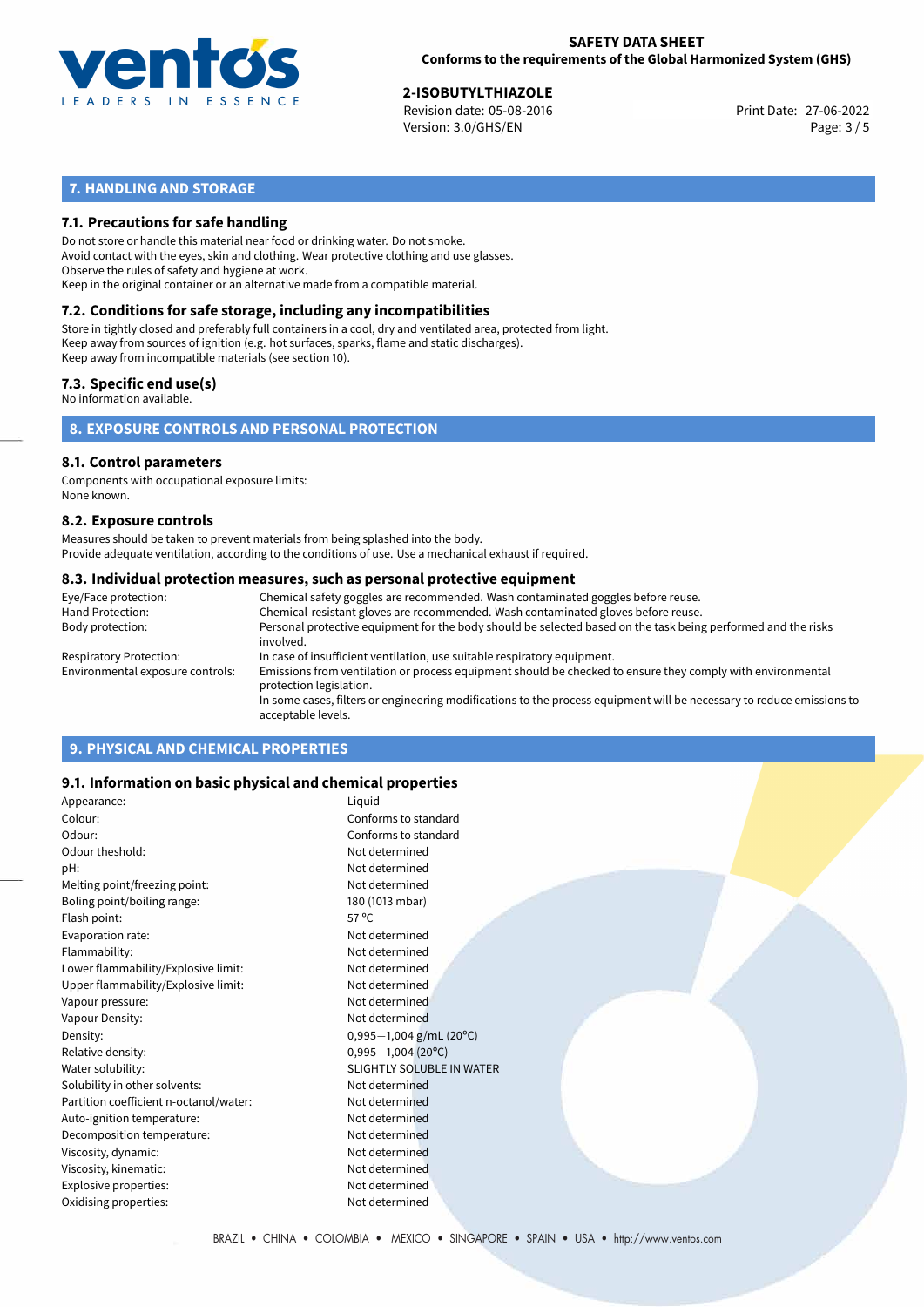

27-06-2022 **2-ISOBUTYLTHIAZOLE** Revision date: 05-08-2016 Print Date: Version: 3.0/GHS/EN Page: 4 / 5

# **10. STABILITY AND REACTIVITY**

## **10.1. Reactivity**

No hazardous reactions if stored and handled as prescribed/indicated.

## **10.2. Chemical stability**

The product is stable if stored and handled as prescribed/indicated.

## **10.3. Possibility of hazardous reactions**

No hazardous reactions if stored and handled as prescribed/indicated.

## **10.4. Conditions to Avoid**

Conditions to Avoid: Excessive heat, flame or other ignition sources.

## **10.5. Incompatible materials**

Avoid contact with strong acids and bases and oxidizing agents.

## **10.6. Hazardous decomposition products**

During combustion may form carbon monoxide and unidentified organic compounds.

# **11. TOXICOLOGICAL INFORMATION**

| <b>Acute toxicity</b>                    | Based on the data available, the criteria for classification are not met. |  |
|------------------------------------------|---------------------------------------------------------------------------|--|
| <b>Skin corrosion/irritation</b>         | Causes skin irritation.                                                   |  |
| Serious eye damage/irritation            | Causes serious eye irritation.                                            |  |
| <b>Respiratory or skin sensitisation</b> | Based on the data available, the criteria for classification are not met. |  |
| <b>Germ cell mutagenicity</b>            | Based on the data available, the criteria for classification are not met. |  |
| Carcinogenicity                          | Based on the data available, the criteria for classification are not met. |  |
| <b>Reproductive toxicity</b>             | Based on the data available, the criteria for classification are not met. |  |
| <b>STOT-single exposure</b>              | May cause respiratory irritation.                                         |  |
| <b>STOT-repeated exposure</b>            | Based on the data available, the criteria for classification are not met. |  |
| <b>Aspiration hazard</b>                 | Based on the data available, the criteria for classification are not met. |  |

# **12. ECOLOGICAL INFORMATION**

## **12.1. Toxicity**

**Assessment:** Based on the data available, the criteria for classification are not met. **Experimental/calculated data:** No information available.

## **12.2. Degradability**

No information available.

### **12.3. Bioaccumulative potential** No information available.

**12.4. Soil mobility**

# No information available.

## **12.5. Other adverse effects**

See also sections 6, 7, 13 and 15 Do not allow to get into waste water or waterways.

# **13. DISPOSAL CONSIDERATIONS**

## **13.1. Waste treatment methods**

Dispose of in accordance with national and local environmental regulations.